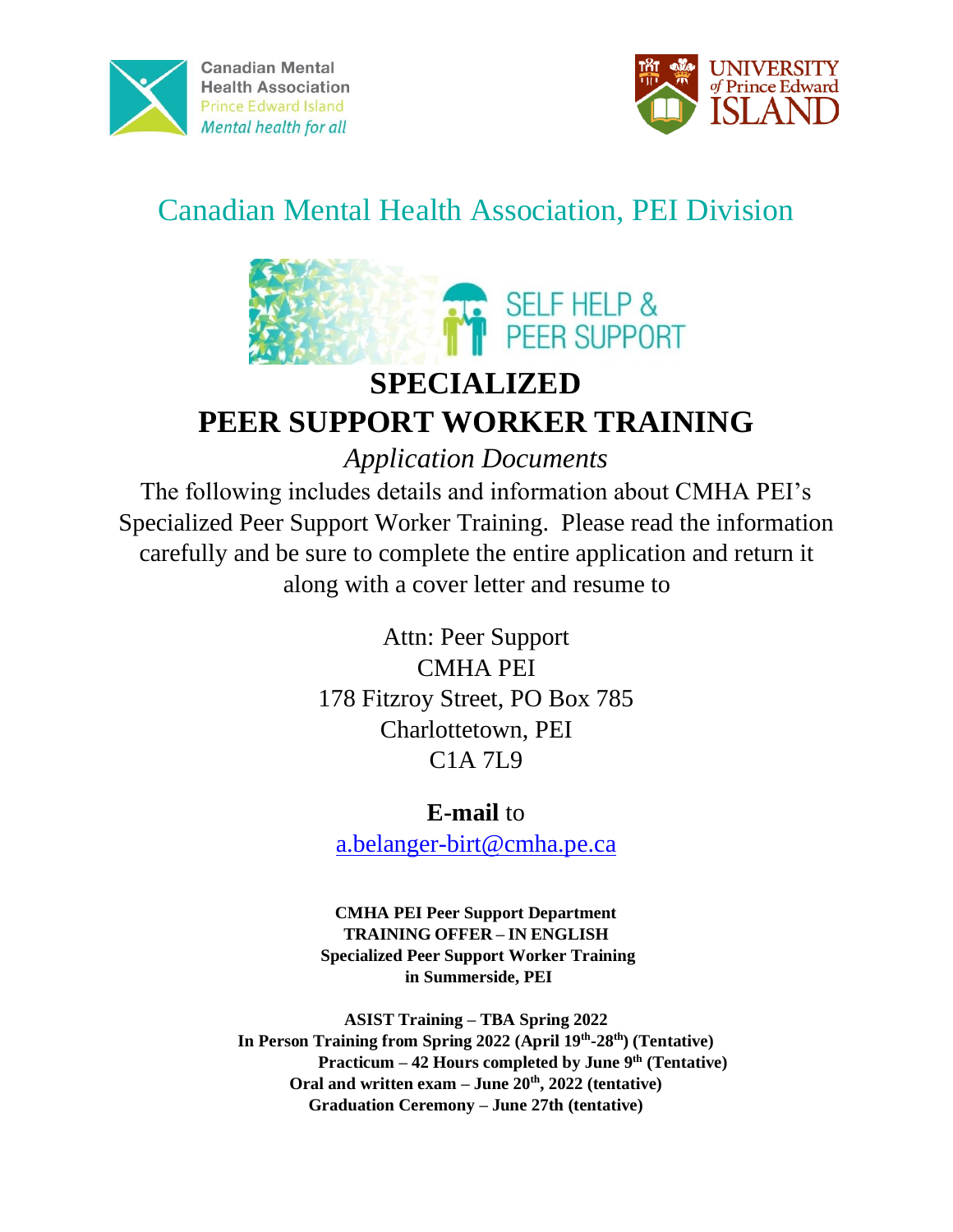



#### **Description of the CMHA PEI Peer Support Program**

The Canadian Mental Health Association – PEI Division, in partnership with the PEI Department of Health & Wellness, introduced the CMHA PEI Peer Support Program in 2018. This program strives to offer support to individuals living with mental illness or mental health concerns (peers). All staff within the program are hired based on their own lived experience with mental health, addictions, and recovery, as well as their personal suitability. The program provides intensive one-on-one supports and group supports for peers within the program. It also provides education and consciousness raising for the public, community partners and healthcare providers as it relates to the Peer Support model and recovery process.

#### **Specialized Peer Support Worker Training**

The CMHA Peer Support Program, in cooperation with the Association Québécoise pour la réadaptation psychosociale (AQRP), and in collaboration with the UPEI Office of Continuing Education and Professional Development, has introducted Specialized Peer Support Worker Training. The training is intended for persons in recovery after being diagnosed with a mental health and/or addiction issues and are interested in peer support training in order to work for addiction and mental health services. The training will offer participants modules designed to help them acquire the knowledge and skills they need to carry out their specific role as Peer Support Workers in a professional manner. The 119-hours training program is recognized by the UPEI Office of Continuing Education and Professional Development.

#### **SUMMARY OF PEER SUPPORT TRAINING**

#### **Main Content Components**

Here is a summary of the eight modules that make up the training:

- Recovery
- Role of peer support staff
- Peer intervention tools, methods and the strength-focused approach
- Crisis situations and peer intervention
- Rights, confidentiality, and ethics
- Common mental disorders and management of symptoms, including alternate methods used in mental health
- Addiction and management of symptoms
- Workplace integration of peer supports and support measures.
- Applied Suicide Intervention Skills Training (ASIST 11)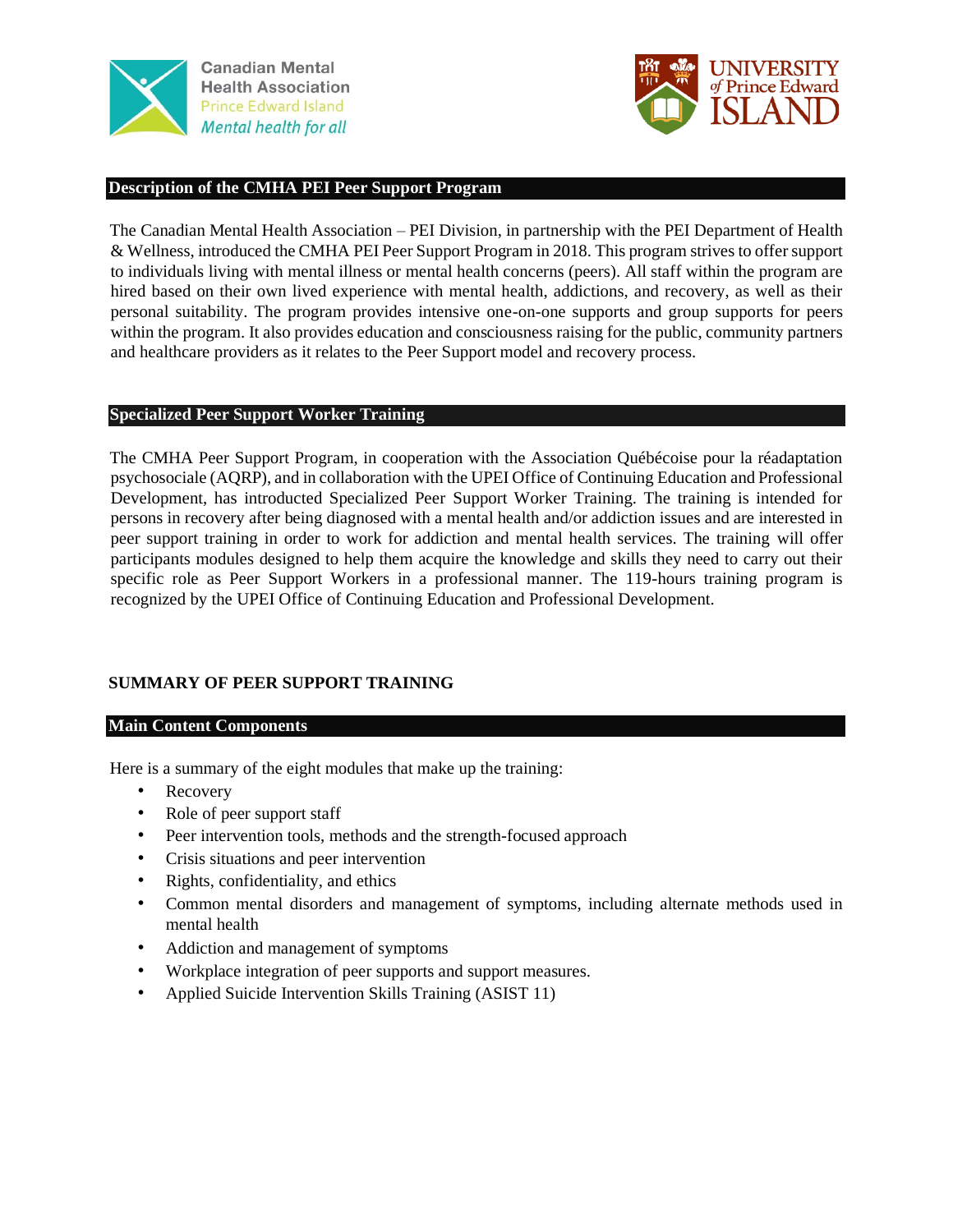





Candidates must:

- $\triangledown$  Have experienced mental illness and/or addiction
- $\overline{\mathbf{Q}}$  Be willing to disclose their personal history in relation to their mental illness and/or addiction, as well as their recovery;
- $\triangleright$  Be well advanced in their recovery process for at least two years and have regained functional stability and independence;
- $\Box$  Have relevant work experience or involvement; e.g., association that protects the rights and interests of clients, client committees, establishment or delivery of client services (facilitation of self-help groups, testimonials, peer intervention, etc.);
- $\triangleright$  Be available to participate in 119 hours of intensive training;
- $\triangleright$  Have relationship building skills;
- $\triangledown$  Be able to use their own experience appropriately and positively to help their peers and bring new hope
- $\triangleright$  Be able to serve as an example and a positive role model for clients;
- $\triangleright$  Have the ability to adapt, be flexible, and show empathy;
- $\triangleright$  Be able to develop and maintain a professional relationship with clients;
- $\triangledown$  Be able to engage clients and encourage them to become involved in their recovery process;
- $\triangledown$  Use or have used coping strategies, and be able to help clients identify what may be helpful in the recovery process;
- $\triangleright$  Be able to maintain client confidentiality;
- $\Box$  Be very flexible and able to adapt to working with a variety of clienteles and deal with unexpected events and differences of opinion;
- $\boxtimes$  Be able to help clients take into consideration the opinions of other team members, even if those opinions differ greatly from theirs or from those of clients;
- $\triangleright$  Ability to recognize stress and adopt proactive stress management skills
- $\triangledown$  Be able to communicate ideas, feelings, and emotions appropriately;
- $\triangleright$  Be able to work as part of a team and recognize the expertise of other professionals;
- $\triangleright$  Be able to facilitate groups for social and educational purposes;
- Have a good knowledge of the public addiction and mental health services network and the various social resources in the community; Preference will be given to those who have experienced firsthand the addiction and mental health services in Prince Edward Island
- $\triangleright$  Be able to write observation and progress reports;
- $\triangleright$  Be able to work independently;
- $\blacksquare$  Have basic computer skills;
- $\triangledown$  Possess a high school diploma or the equivalent (college or university studies would be an asset);
- $\triangledown$  Possess the ability to effectively communicate in English, both verbally and in writing,
- $\triangledown$  Possess a valid driver's license and a reliable motor vehicle;
- $\triangleright$  Be willing to provide a criminal record check and vulnerable sector check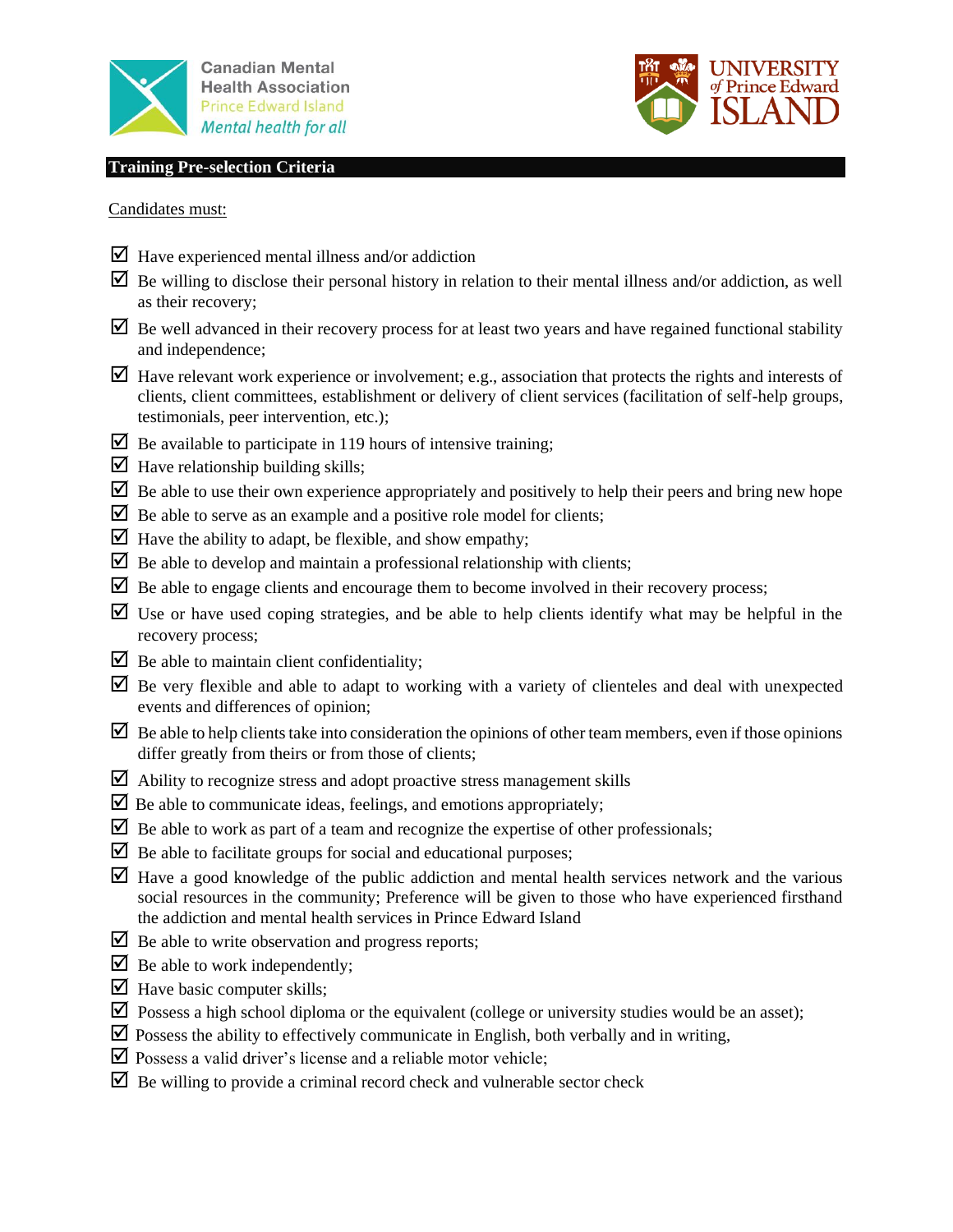



#### **Training Information**

**Location**: The training will take place in Summerside, PEI. The exact location will be determined based on COVID restrictions in April.

**Duration**: The training program is 74 hours. 14 hours are allotted for ASIST Training TBA. The remaining 60 hours are spread over 8 days: from Tuesday, April 18th<sup>th</sup> – Thursday, April 28th from 9am – 5pm.

**Internship & Written Assignment:** A 42-hour internship, spread over four weeks, will follow the training, giving a total of 116 hours of training. Internship location will be determined according to the availability and accessibility of the internship sites. During the internship, trainees will receive coaching from both the internship location and the CMHA Peer Support Workers. Trainees will also write a 6-page internship report and submit it on the day of the exams.

**Exams**: An oral and written exam will be conducted at the very end of the training and internship. You are allotted 3 hours for the exams. CMHA PEI will work to facilitate any necessary learning accommodations for participants.

**Certification**: Students must complete all components of the training in order to attain certification. Students must score at least 60% on their written exam. In addition, the cumulative score for the internship report and the oral examination must also reach the 60% pass mark. Students must also attend all courses to obtain their certification.

**Training costs**: Please note that the cost of the training is \$1000, including reference binder, resources, recognition through UPEI Office of Continuing Education & Professional Development, training, and daily nutrition breaks and lunch during in-person modules. You are responsible for your own transportation and lodging. You will receive registration and payment instructions after you have been admitted to the training. Once admitted to the training, there may be opportunities for financial aid.

#### **Application Process**

**Completed Applications will be accepted until 5pm AST on Sunday, February 27th, 2022.**

**by EMAIL to a.belanger-birt@cmha.pe.ca** 

**by MAIL to the following address:**

**CMHA PEI Attention: Ashley Belanger Birt 178 Fitzroy Street, PO Box 785 Charlottetown, PE, C1A 7L9**

\*Note: By submitting your application, you are indicating interest in the Specialized Peer Support Worker Training. Applicants will be notified of the status of their application in early March. There is a limited number of seats.

Should you require any additional information, you may email Ashley Belanger Birt, Provincial Peer Support Coordinator at a.belanger-birt@cmha.pe.ca or contact by phone at 902-628-3666.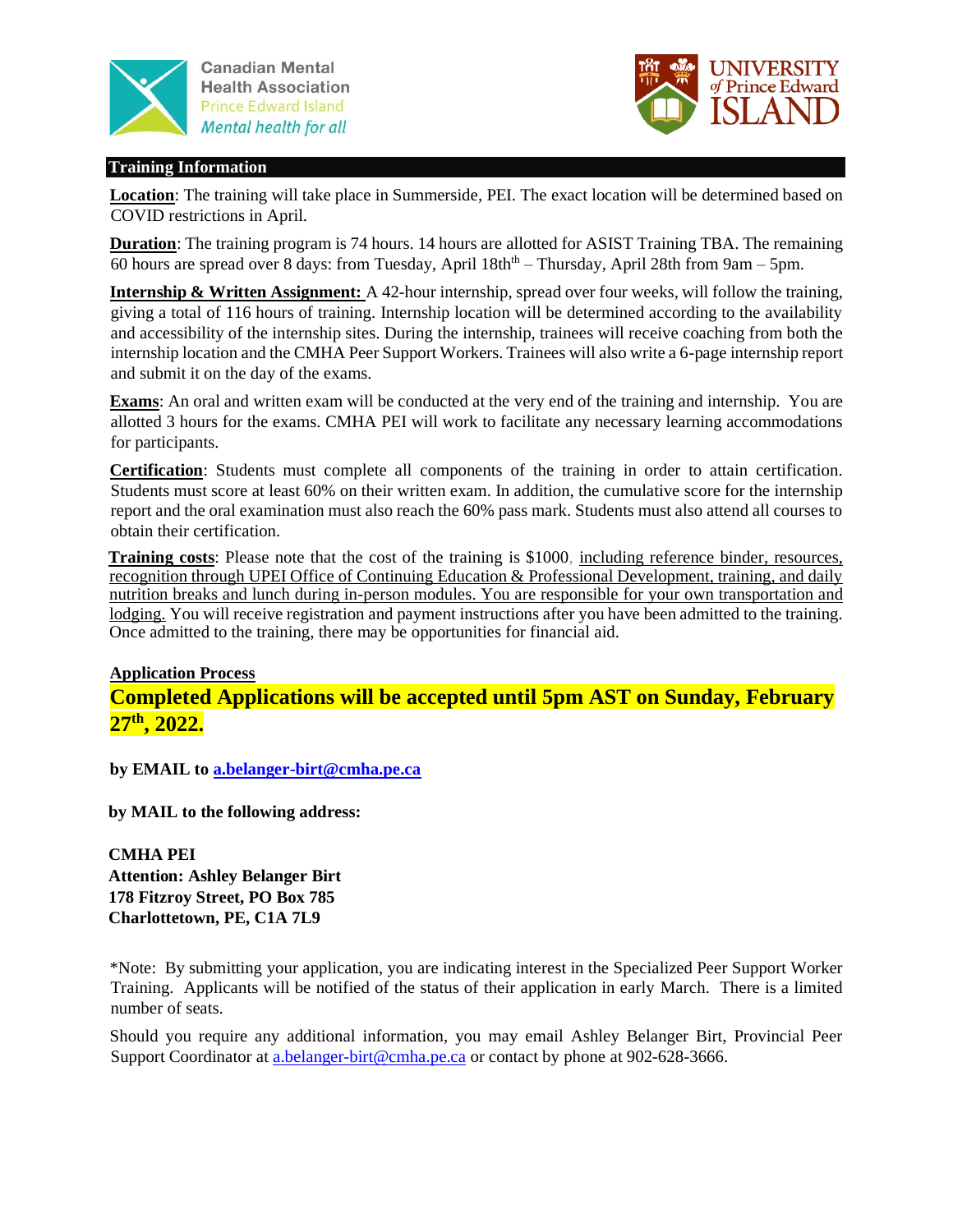



### **SPECIALIZED PEER INTERVENTION TRAINING**

### **APPLICATION FORM**

**Email or Mail this application form, along with a cover letter and resume to the attention of Ashley Belanger Birt CMHA PEI 178 Fitzroy Street, PO Box 785 Charlottetown, PE, C1A 7L9**

**Registration form, cover letter and resume must be received no later than Sunday, February 27th, 2022 at 5pm AST** 

| Telephone Home                                      | Cell: |
|-----------------------------------------------------|-------|
|                                                     |       |
|                                                     |       |
|                                                     |       |
|                                                     |       |
|                                                     |       |
| Where did you hear about the peer support training? |       |

#### **Please answer the following questions as they pertain to your current situation:**

I have experienced a mental illness and/or addiction**: Yes**: \_\_\_\_ **No**: \_\_\_\_\_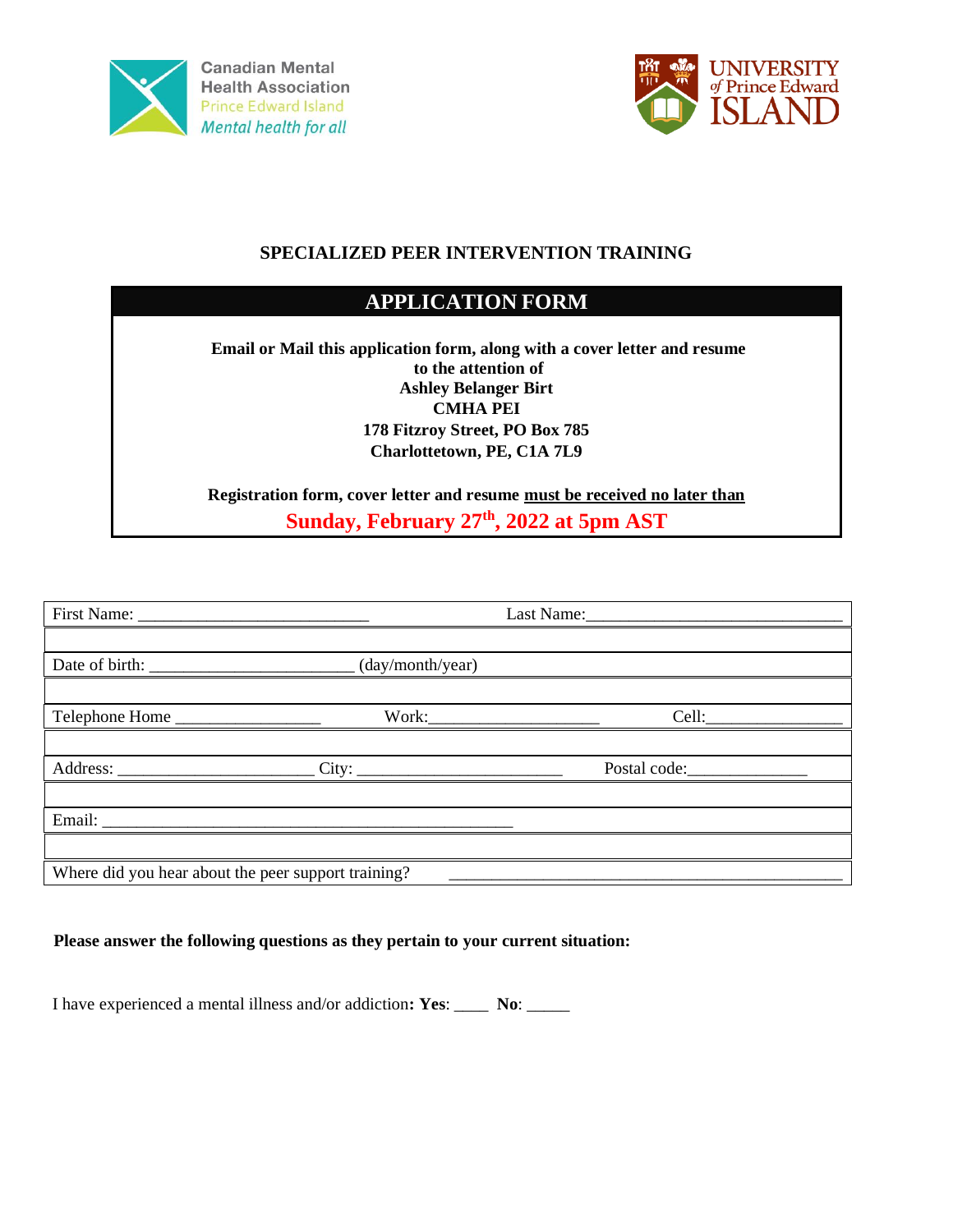



With respect to your mental illness, how would you describe living in recovery?

I have experienced this recovery for the last two years or more. Yes \_\_\_\_\_\_\_ No \_\_\_\_\_\_

Tell us about your personal journey with your mental illness. You are encouraged as part of sharing your personal story, to include your diagnosis, mental health services you accessed and/or continue to access, hospitalizations, treatments and any support groups you may have been involved in.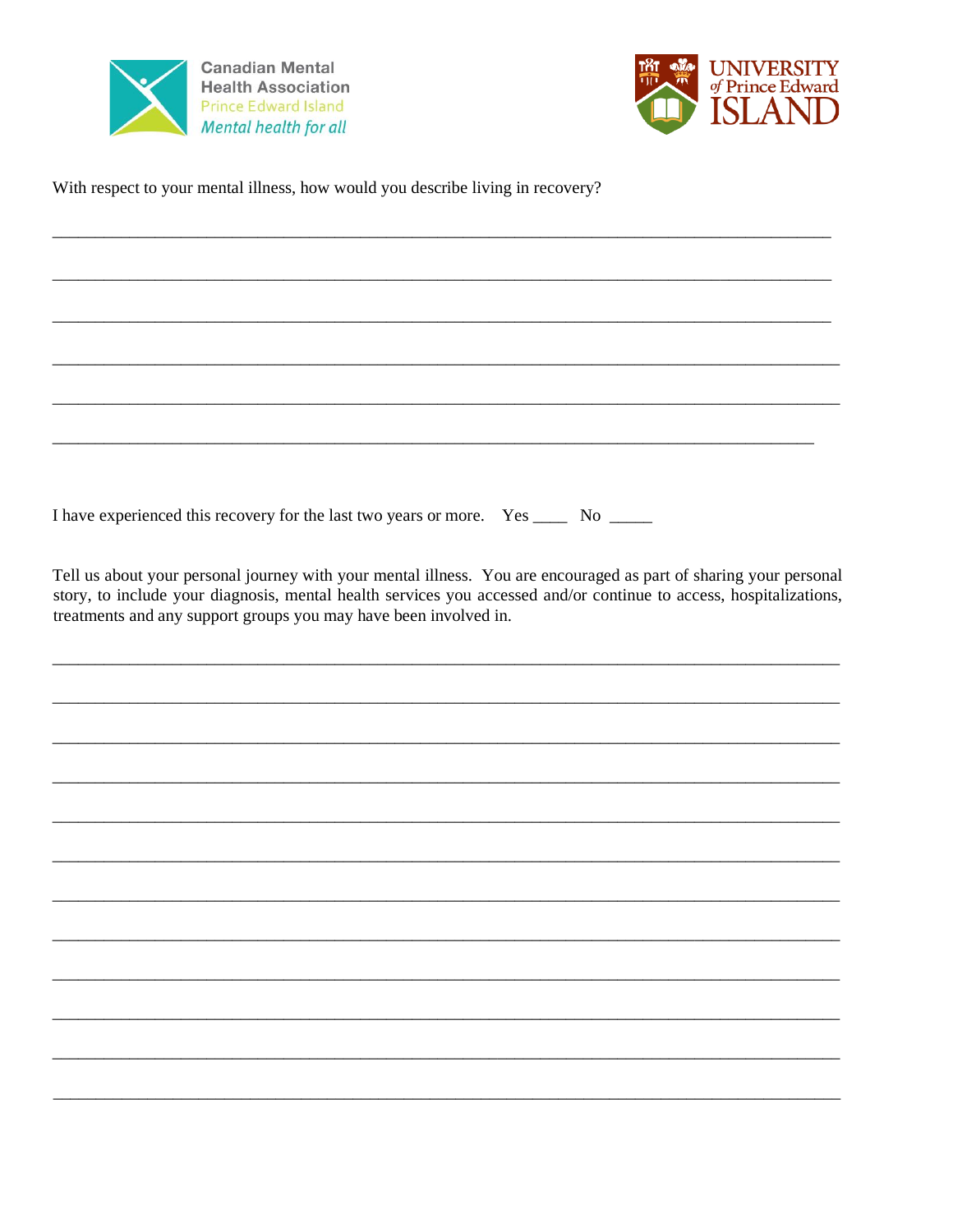



Tell us about your ability to serve as a role model for other mental health service users.

Why do you believe it is so important for Peer Supports to tell their story and share their experiences?

In your opinion, what will be your most difficult challenge in taking this training? How will you deal with that challenge?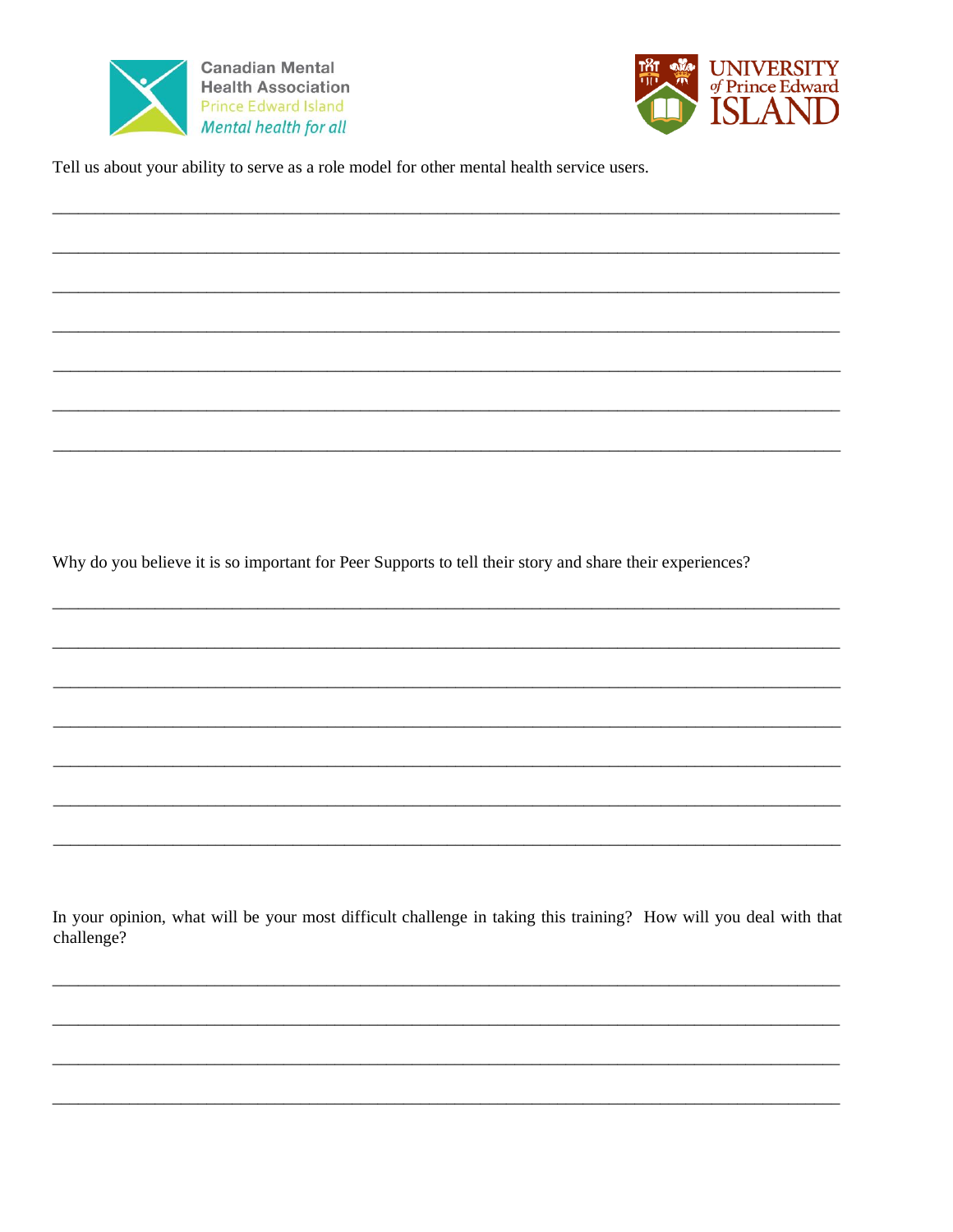



If you find yourself overwhelmed or experiencing symptoms of your mental illness during the application process, the training, the internship or exams, how would you go about dealing with that?

What methods or strategies do you use to stay on the road to recovery?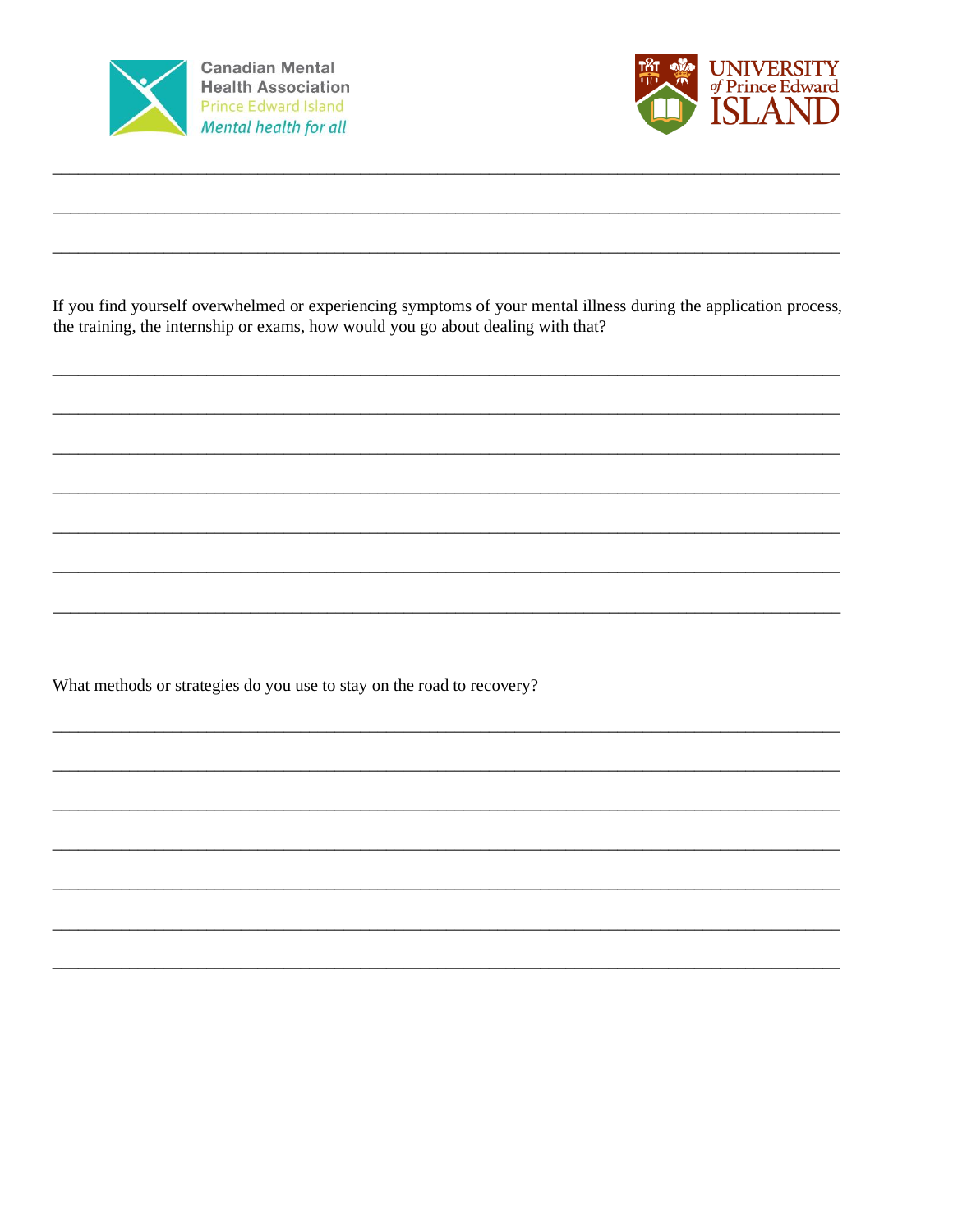



What are the most important factors that contributed to your recovery?